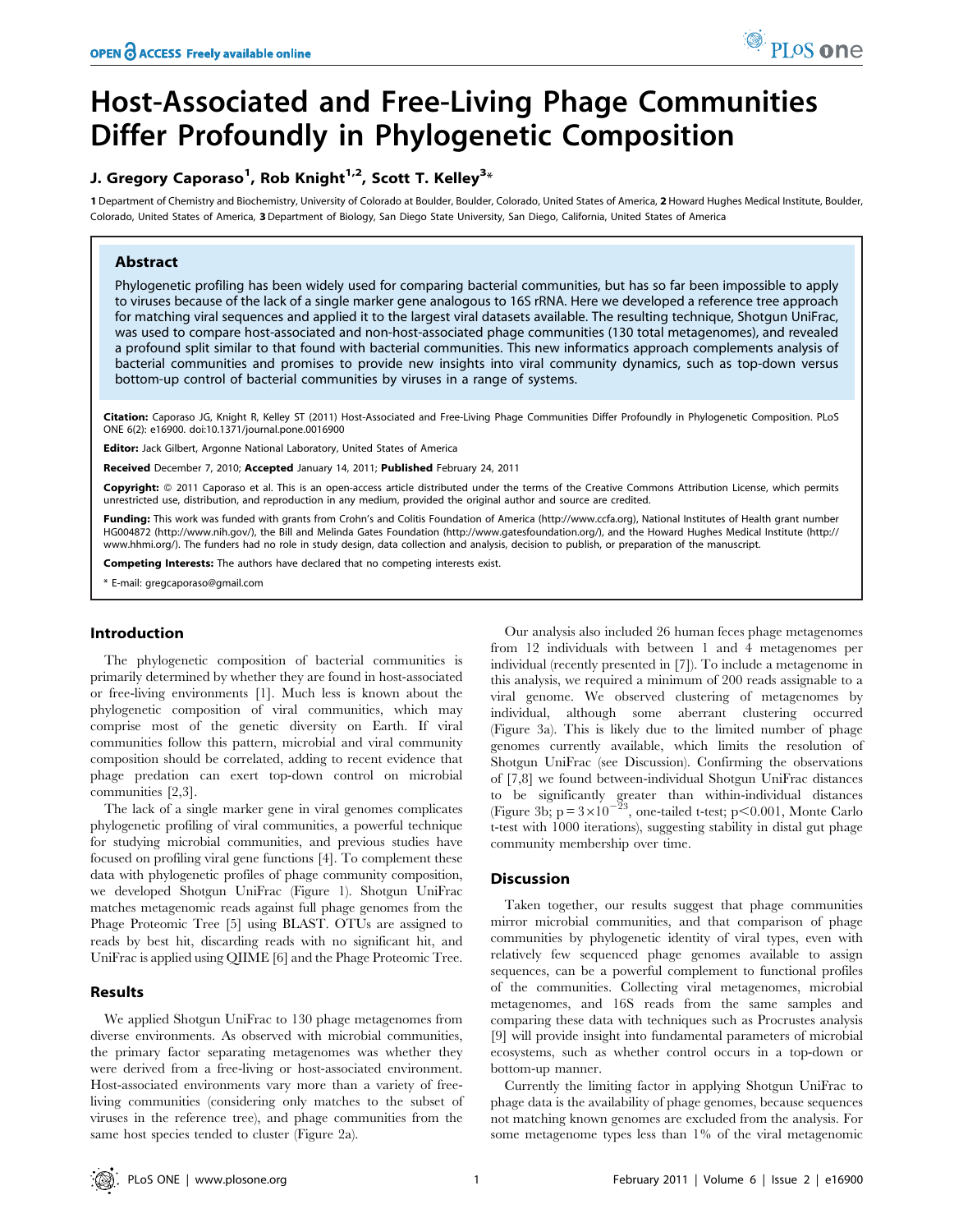

Full phage genomes and Phage **Proteomic Tree** 

table and Phage Proteomic Tree. Apply Principal Coordinates Analysis.

Figure 1. Schematic of the Shotgun UniFrac analysis pipeline. doi:10.1371/journal.pone.0016900.g001



Figure 2. Principal Coordinates plot of weighted Shotgun UniFrac distances between viral communities where each point represents a metagenome colored by (a) host type and (b) data source. doi:10.1371/journal.pone.0016900.g002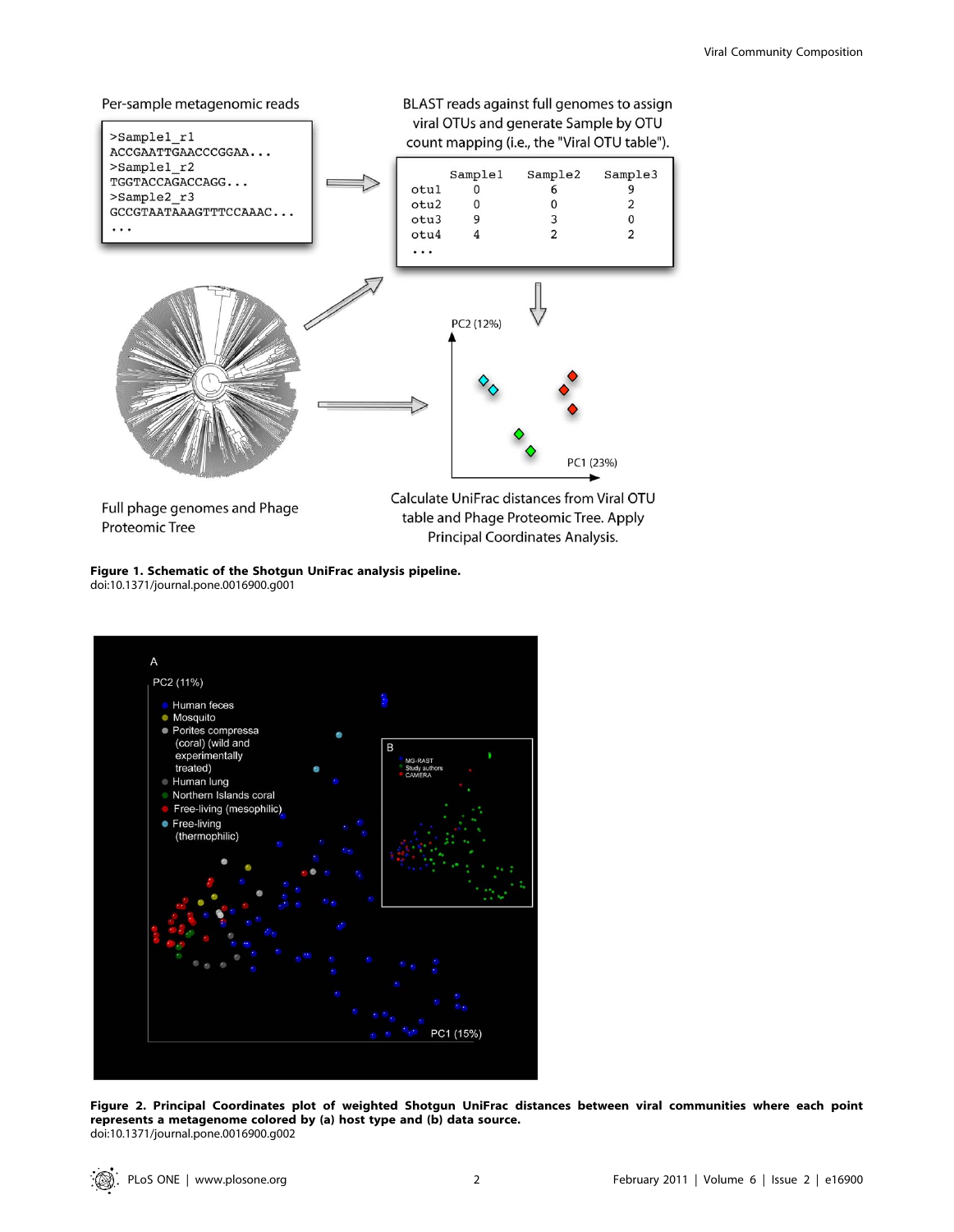

Figure 3. (a) UPGMA clustering of individuals by weighted Shotgun UniFrac distances between metagenomes. Cases where metagenomes from a single individual cluster monophyletically are highlighted in red. Cases where only a single metagenome for an individual was included are highlighted in blue. 1000 jackknife iterations were performed at a depth of 200 sequences per metagenome, and jackknife support values are provided for each node. The Reyes et al. analysis from which these samples were derived studied gut microbial communities from human twins and their mothers. The labels for each sample indicate the individual where: Fn corresponds to family number n; M corresponds to mother; and T1 and T2 refer to twin 1 and twin 2, respectively. (b) Histograms of within individual (grey) and between individual (pink) Shotgun UniFrac distances. doi:10.1371/journal.pone.0016900.g003

sequences could be classified (Table 1, Table S1) resulting in relatively few sequences per metagenome for comparing communities. The UniFrac results presented in Figures 2 and 3 are based on exactly 200 sequences per metagenome. Data sets of this size are useful for comparing microbial communities [10] and phage communities (Figure 2), but increasing the database of sequenced phage genomes and their phylogenies will further enhance the resolution of these techniques. Better resolution will aid understanding the complex dynamics and large compositional shifts seen in the human infant microbiome and virome [11,12] that might be due to predator-prey cycling leading to chaos. Understanding such disruptions might be key to developing an understanding of

Table 1. OTU assignment statistics by metagenome type.

probiotics and a wide range of time-variable diseases, such as Crohn's disease.

#### Materials and Methods

Viral community metagenomic data was compiled from CAMERA [13], MG-RAST [14], and study authors [7] (Table S2, Table S3). There was no community clustering by data source (Figure 2b). Sequences were assigned to source viral genomes using Shotgun UniFrac, an extension of the reference-based OTU picking strategy presented by [15], using the open source QIIME and PyCogent [16] toolkits. Shotgun UniFrac was applied against

| Metagenome Type            | n  | <b>Mean fraction</b><br>failed OTU<br>assignments | <b>St. Dev. fraction</b><br>failed OTU<br>assignments | <b>Median fraction</b><br>failed OTU<br>assignments | <b>Min fraction</b><br>failed OTU<br>assignments | <b>Max fraction</b><br>failed OTU<br>assignments | <b>Sequences</b><br>(OTU assign-<br>ment input) | <b>Sequences</b><br><b>(OTU</b><br>assignment<br>output) |
|----------------------------|----|---------------------------------------------------|-------------------------------------------------------|-----------------------------------------------------|--------------------------------------------------|--------------------------------------------------|-------------------------------------------------|----------------------------------------------------------|
| Free-living (thermophilic) | 2  | 0.9675                                            | 0.0040                                                | 0.9675                                              | 0.9635                                           | 0.9715                                           | 30.624                                          | 939                                                      |
| l Northern Islands Coral   | 4  | 0.9851                                            | 0.0038                                                | 0.9848                                              | 0.9813                                           | 0.9893                                           | 1.079.057                                       | 17,433                                                   |
| <b>Mosquito</b>            | 3  | 0.9898                                            | 0.0016                                                | 0.9909                                              | 0.9876                                           | 0.9910                                           | 1.612.878                                       | 16,814                                                   |
| Human Feces                | 81 | 0.9908                                            | 0.0104                                                | 0.9929                                              | 0.9418                                           | 1.0000                                           | 1,357,353                                       | 12,616                                                   |
| Porites compressa (coral)  | 6  | 0.9890                                            | 0.0068                                                | 0.9931                                              | 0.9760                                           | 0.9941                                           | 238,123                                         | 2,567                                                    |
| Free-living (mesophilic)   | 32 | 0.9931                                            | 0.0037                                                | 0.9934                                              | 0.9819                                           | 1.0000                                           | 7.471.890                                       | 52,432                                                   |
| <b>Human Lung</b>          | 5  | 0.9970                                            | 0.0001                                                | 0.9970                                              | 0.9970                                           | 0.9971                                           | 1,728,378                                       | 5,112                                                    |

doi:10.1371/journal.pone.0016900.t001